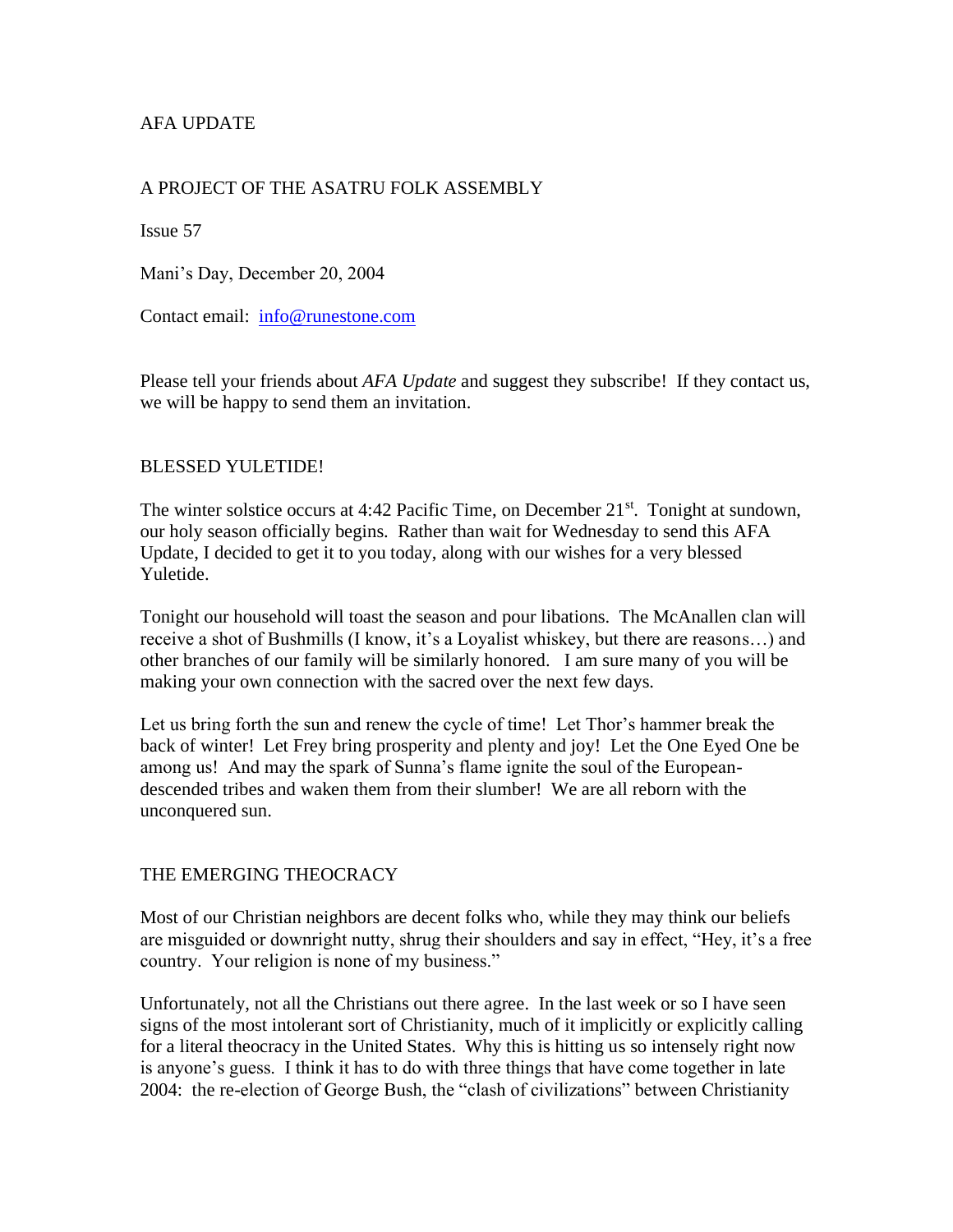and Islam, and the Christmas/Yule season. The conjunction of these events has resulted in a high tide of religious lunacy.

VDARE is a web site hosted by Peter Brimelow, author of a book on illegal immigration titled Alien Nation. Articles relevant to the fate of the European-descended peoples are often posted there, and I check it daily. Right now the normally sane writers on VDARE are overshadowed by fanatics frothing about Christmas, or rather, about the de-Christianization of what they perceive as a Christian holiday.

Last week, two ominous pieces appeared on Brimelow's site on the same day. One by Tom Piatak - [http://vdare.com/piatak/041215\\_christmas.htm](http://vdare.com/piatak/041215_christmas.htm) - quoted Justice Joseph Story, in effect arguing that the First Amendment only applies to Christian sects. All the rest of us, it seems, exist only at the whim and pleasure of the government. Another article, by Paul Craig Roberts - [http://vdare.com/roberts/041215\\_gift.htm](http://vdare.com/roberts/041215_gift.htm) - informed us that we owe our concepts of individual worth and liberty to Christianity, and that without that wonderful gift, there would exist only "the raw power of the pre-Christian past" rather than the rule of law. Not stopping with this outrageous claim, he reminded us that there is plenty of room in the world for diversity, but not within the boundaries of a single country…in other worlds, non-Christians ought to sit down and shut up! I thought this was a little ironic, since only a few paragraphs earlier he had stated that only Christianity has given a voice to the individual human being…

I sent a dissenting email to Mr. Brimelow, but have not yet heard back from him. I still hold out a glimmer of hope that he will print it, since he did post a manuscript I sent him a couple of years ago in response to a particularly nasty attack on those of us who follow indigenous Germanic religion [\(http://www.vdare.com/letters/tl\\_121101.htm\)](http://www.vdare.com/letters/tl_121101.htm). In retrospect, I think he must have run my article only for the amusement of his readers.

Even more frustrating was the response I got from Lew Rockwell. Rockwell is a libertarian, anti-state, anti-war advocate of the free market. I check his site most days because he has some really good information there, mixed in with a lot of sheer rubbish. The rubbish that particularly irritated me last week was

[http://www.lewrockwell.com/orig4/patterson-norman9.html,](http://www.lewrockwell.com/orig4/patterson-norman9.html) where clergyman Norman Patterson advocates that the government enforce the Biblical laws in Leviticus. In fact, he insists we dismantle "manmade law" and adopt exclusively "the laws of God." Finding this call to dictatorship on a supposedly libertarian web site left me a little stunned. Writing a polite email to Mr. Rockwell, I suggested that in fact our liberties spring from the pre-Christian cultures of Europe and asked if he would be interested in an article elaborating on that theme. His response was curt and hostile.

The same day that VDARE questioned our right to Constitutional protection, radio host Michael Savage's daily rant was about the difference between "real religions" and the rest of us. Christianity, Judaism, and those elements within Islam that have been "reformed" are real religions, he says; the rest are bogus. Savage, who has millions of listeners across the country, specifically attacked "paganism."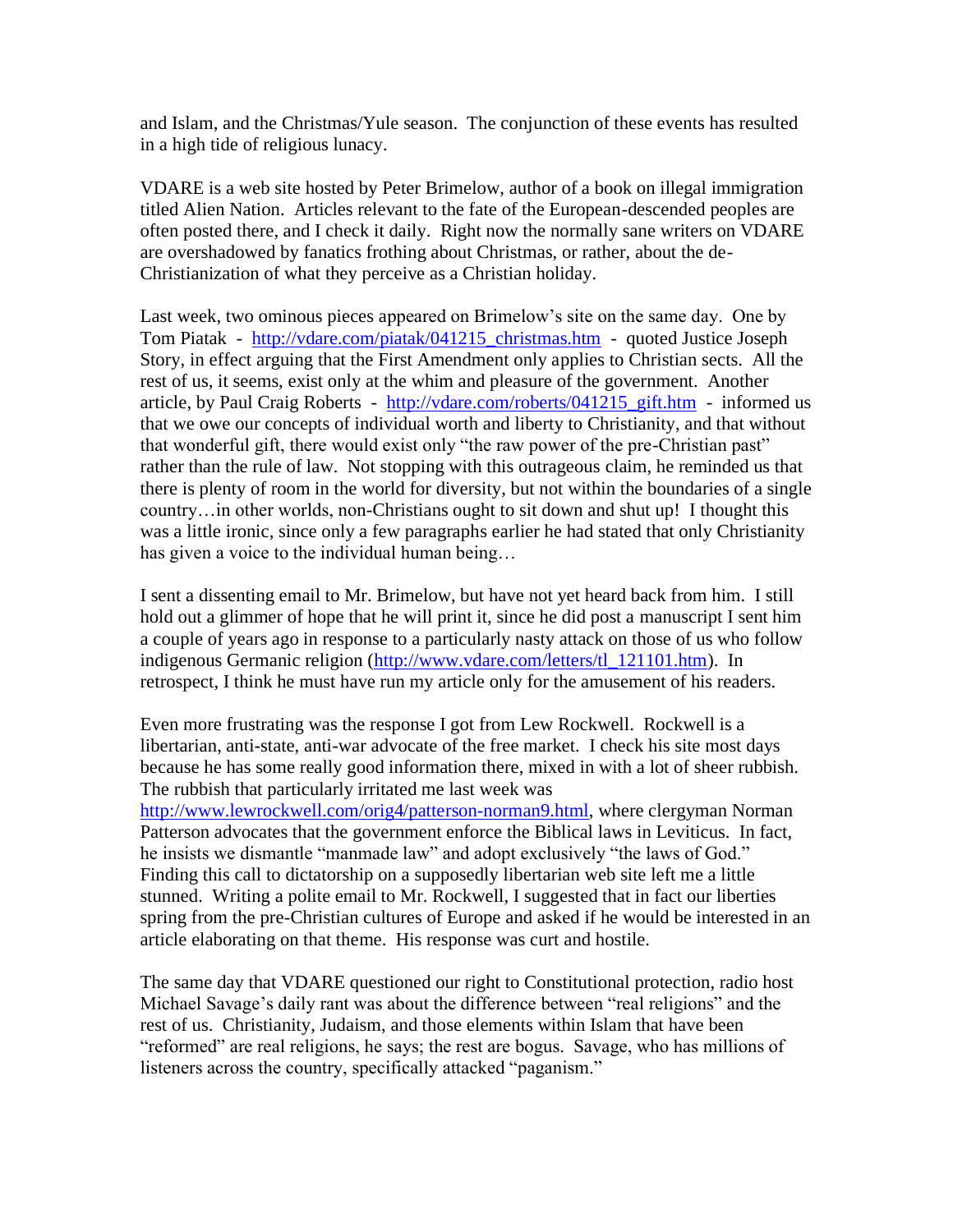Most Christians do not agree with these views - but a lot of them don't exactly disagree, either. The war with Islam has polarized our world into one of "for us or against us," and "us" is looking more and more like "Christians." Otherwise good Christian people could be influenced by this mania. The history of the original Crusades is a study in mass hysteria, and we would do well to learn from it.

## ASATRU'S RESPONSE TO THE THEOCRATIC THREAT

We must increase our numbers, our communication with the society around us, and our influence. In short, we must "increase the base," as we said two AFA Updates ago. Everything we do personally and collectively to strengthen Asatru promotes this end including the vigorous, regular, and passionate practice of our religion. Increasing our numbers and our influence will take time, but we must begin immediately.

Additionally, we must educate people around us concerning the Germanic roots of freedom and the truth that America owes its institutions of liberty to our pre-Christian ancestors. Much theocratic rhetoric centers around the myth that liberty is a Christian concept, and that Christianity laid the basis for law and the rights of the individual, so anything we can do to undermine this propaganda is to be welcomed.

One good "talking point" is Anglo-Saxon Common Law. We must remind people that this is of pagan, not Christian, origin - and we can cite no lesser authority than Thomas Jefferson to back our claim.

Here is information we originally published in The Runestone. Feel free to use it to refute allegations that our ancestors were "barbarians," or "lawless":

The following excerpt from page 109 of The World of Washington Irving, by Van Wyck Brooks (E.P. Dutton and Company, 1944) is relevant to the often-heard assertion that the spirit of American government derives from the Bible:

"In his youth, [Thomas Jefferson] had studied Anglo-Saxon, and while he also followed the suggestions of Montesquieu, Locke and various others, he based his affirmation of human rights on the laws of the Saxon forefathers. For he found that the Anglo-Saxons, when they settled in England, were fully aware of the natural rights of man and that their common law proclaimed the principles of liberty which he proposed to vindicate as a racial birthright. They had established these principles indeed before Christianity appeared in England, and Jefferson conceived American freedom as a restoration on a new soil of the 'happy system of our ancestors,' as he called it. This was the reason why, as John Adams remembered later, Jefferson suggested that the great seal of the country should bear on one side the images of Hengist and Horsa [The Saxon leaders who settled their people in England]."

The errors of the last couple of centuries have wrought havoc on this ideal, but the original design of America was one inspired by Asatru and Asafolk!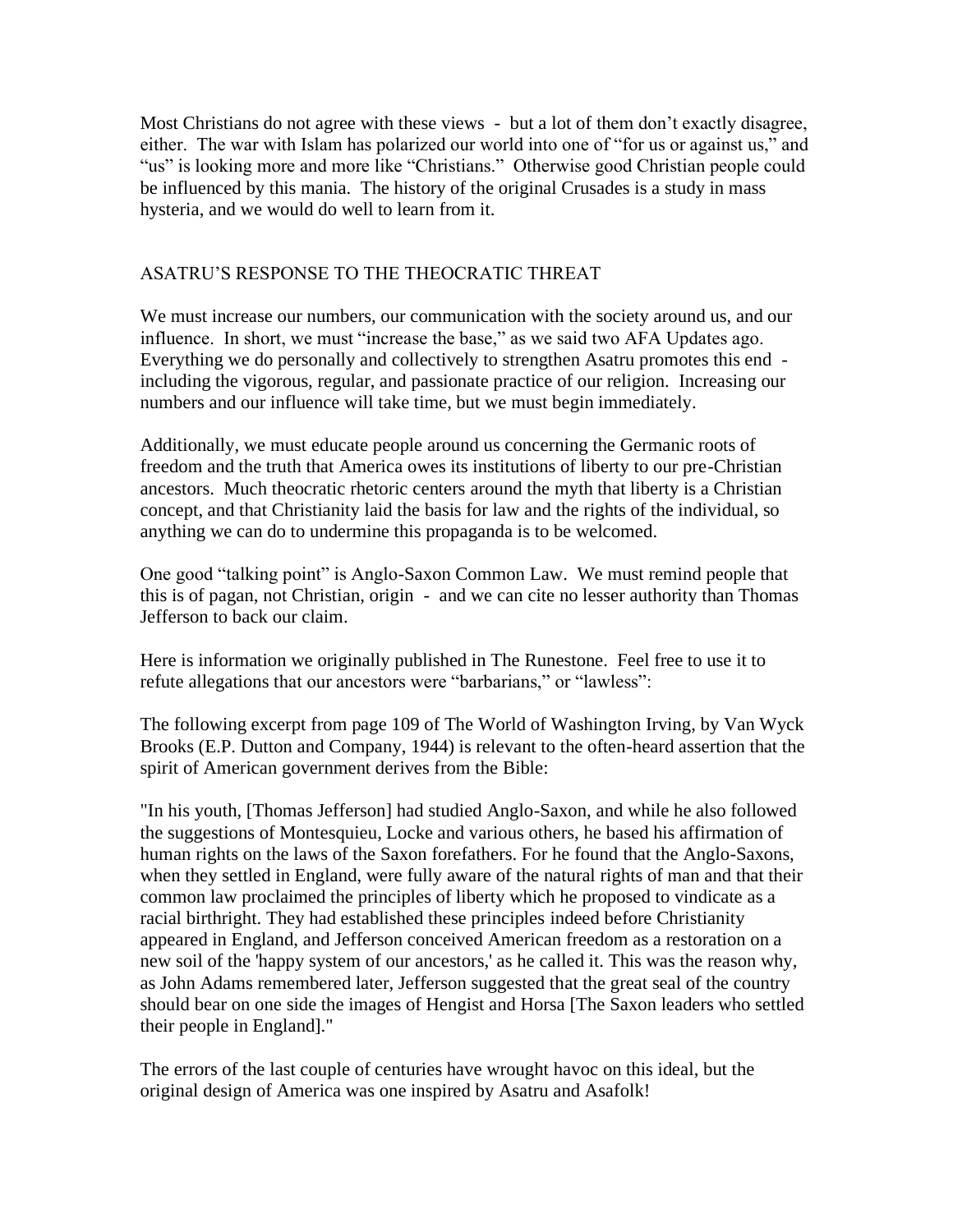Thomas Jefferson acknowledged Common Law's pre-Christian origins in this letter to Thomas Cooper on February 10, 1814:

"For we know that the common law is that system of law which was introduced by the Saxons on their settlement of England, and altered from time to time by proper legislative authority from that time to the date of the Magna Charta, which terminates the period of the common law...This settlement took place about the middle of the fifth century. But Christianity was not introduced till the seventh century; the conversion of the first Christian king of the Heptarchy having taken place about the year 598, and that of the last about 686. Here then, was a space of two hundred years, during which the common law was in existence, and Christianity no part of it...that system of religion could not be a part of the common law, because they were not yet Christians...

There is of course much more that can be said on this, but this is at least a beginning!

## DONATIONS!

The Asatru Folk Assembly is a 501 c (3) religious organization, and donations to it are tax-deductible. If you're a person who will be itemizing your deductions for 2004, it's still not too late to donate to the AFA rather than to the government!

### ODIN LIVES!

The groundbreaking radio program Odin Lives! is broadcast every Thursday night at 8 PM Eastern Time on a frequency of 7.415 MHz. This broadcast is repeated the next Tuesday morning at 12:15 AM on the same frequency. You can learn more by going to their web site at [http://www.odinlives.org.](http://www.odinlives.org/)

# IMPORTANT DATES

December 20 - Mother Night. Coming just before the winter solstice, Mother Night is when the new year is born. The traditional twelve days of Yule begin now. This is a season for honoring the family line and rejoicing in the sun's renewal. Celebrate Yule with all the ancient trimmings, such as wreaths of evergreen, a Yule tree, and good cheer. Visit kin. Tell your children stories about the family and show them photos of their ancestors. Drink a toast to the God Frey, and to the reborn sun.

December 31 - Twelfth Night. As Mother Night is the beginning of Yuletide, Twelfth Night is its culmination. Meditate on the past year - what you did, and what you wish you had done. Take stock and set a course for the future. Making New Year's resolutions is an old Germanic custom that goes back at least to the Viking Age, and